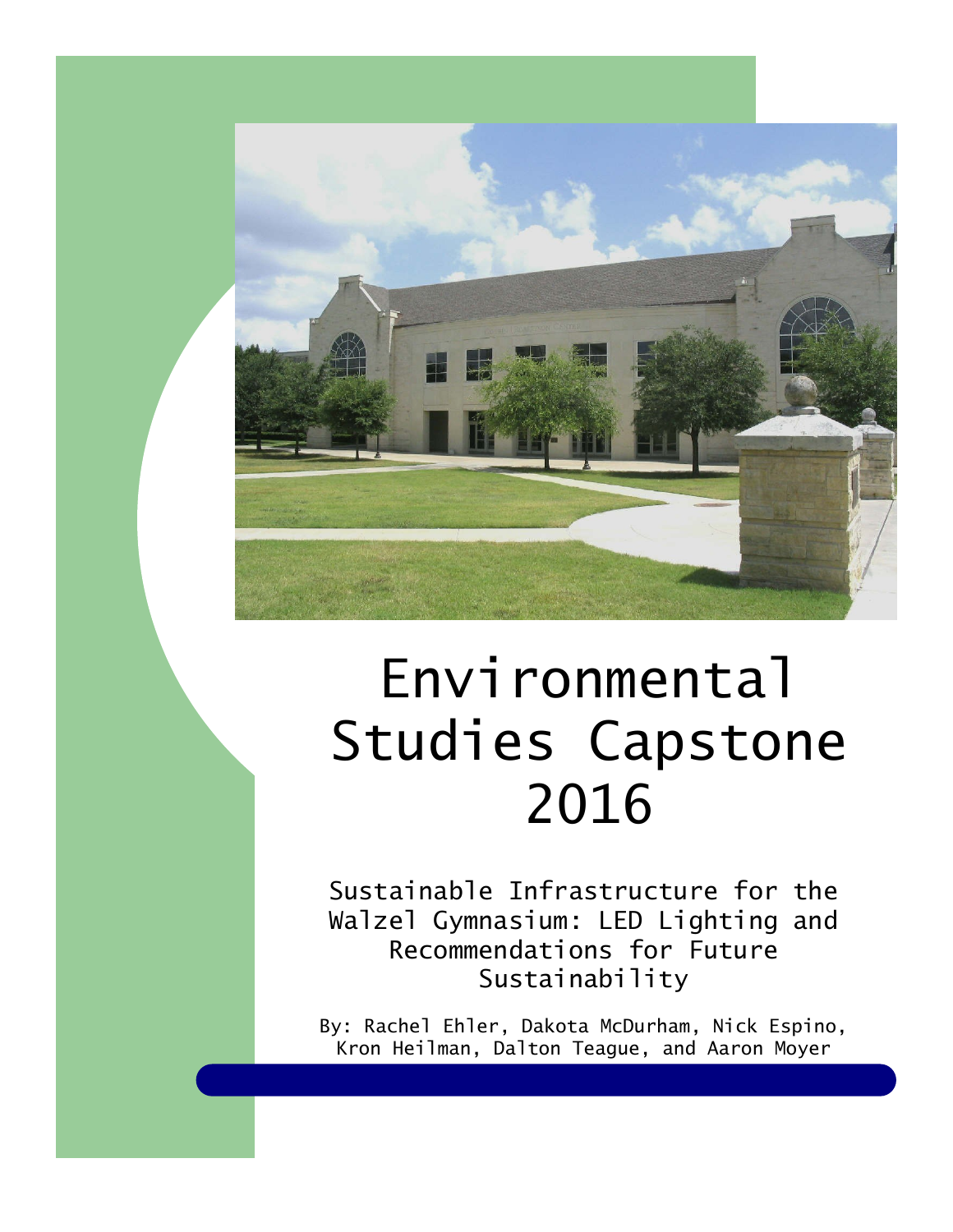# TABLE OF CONTENTS

| <b>Table of Contents</b>                           | Page 2  |
|----------------------------------------------------|---------|
| Introduction                                       | Page 3  |
| <b>Executive Summary</b>                           | Page 4  |
| <b>Methods</b>                                     | Page 5  |
| <b>Project Considerations</b>                      | Page 7  |
| LED vs. HID Lighting                               | Page 8  |
| <b>Lighting Specifications</b>                     | Page 10 |
| EnergyMiser                                        | Page 11 |
| <b>Current Efforts and the Future of Robertson</b> | Page 13 |
| Conclusion                                         | Page 15 |
| Key Personnel Southwestern                         | Page 16 |
| <b>Key Personnel Affiliates</b>                    | Page 18 |
| Glossary                                           | Page 20 |
| <b>Works Cited</b>                                 | Page 21 |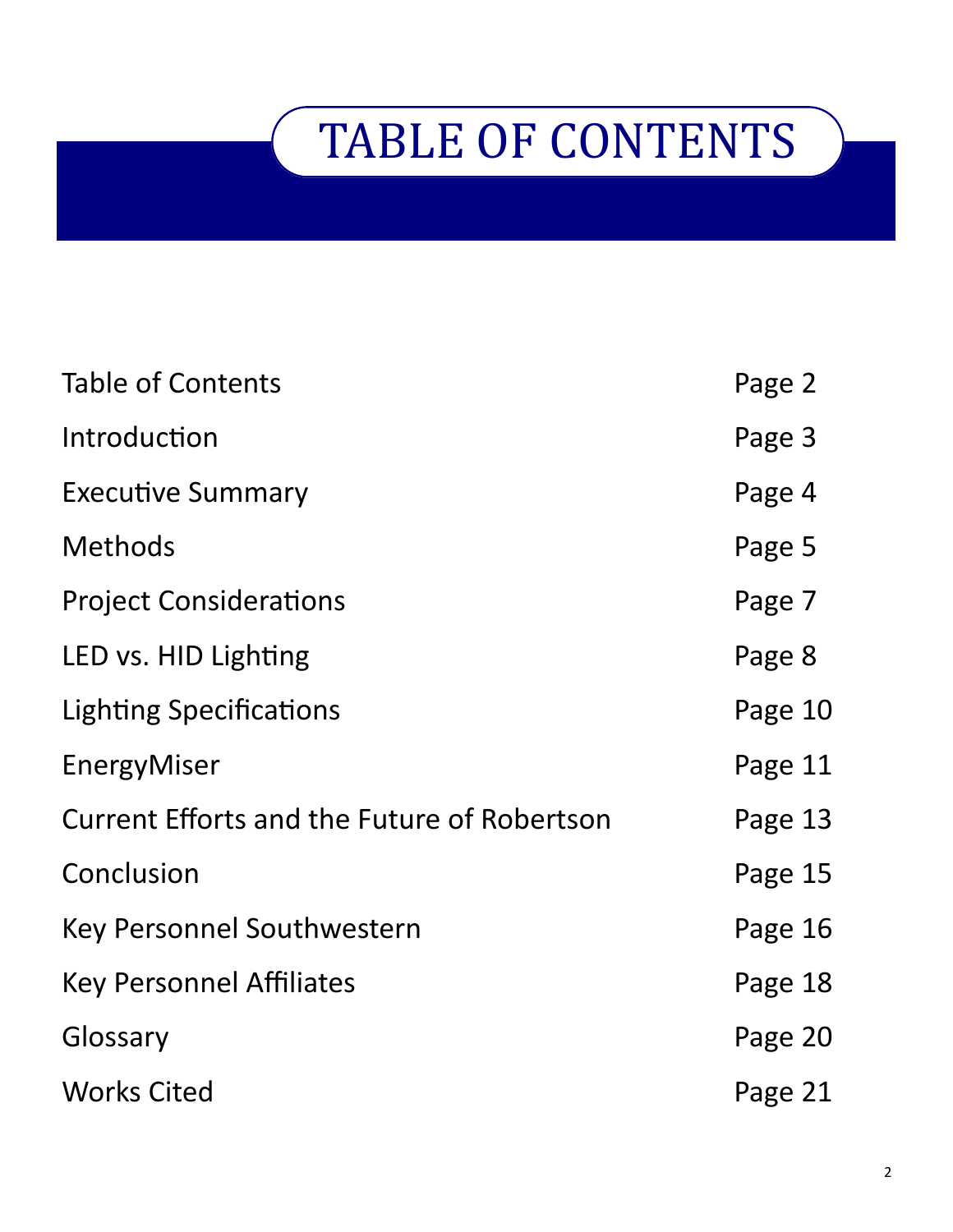### INTRODUCTION

In an effort to reduce energy consumption and advocate for sustainability at Southwestern University, an initial, comprehensive audit with Physical Plant was conducted to determine the facilities with the largest footprint on the campus' energy use. The Robertson Center Gymnasium has been the objective of prior Capstone groups and upon investigation our Capstone group found that the facility's aging infrastructure, in conjunction with it's sheer size and the cost of renovations, had been an insurmountable challenge in the past. In analyzing the efforts of previous projects to approach these issues, we found that the approximate price of updating Robertson's lighting in its entirety would have a cost upwards of \$100,000 (Schwartz, 2016). With such a high upfront cost, the project was considered too large for the university.

In response to this high cost, the approach taken with our project was to examine a smaller portion of the gym, perform a cost/benefit analysis, and utilize Green fund grants to fund a smaller portion of the total expenditure. These goals would allow us to produce tangible results that can be supplemented by further studies, as well as award the university the opportunity to renovate a portion of a large project at a relatively low cost. The knowledge gained during this project is presented within this document with the hopes that it will be of substantial value to students, faculty, and administration as Southwestern moves forward with its efforts to make itself a more sustainable and environmentally friendly campus of higher-education.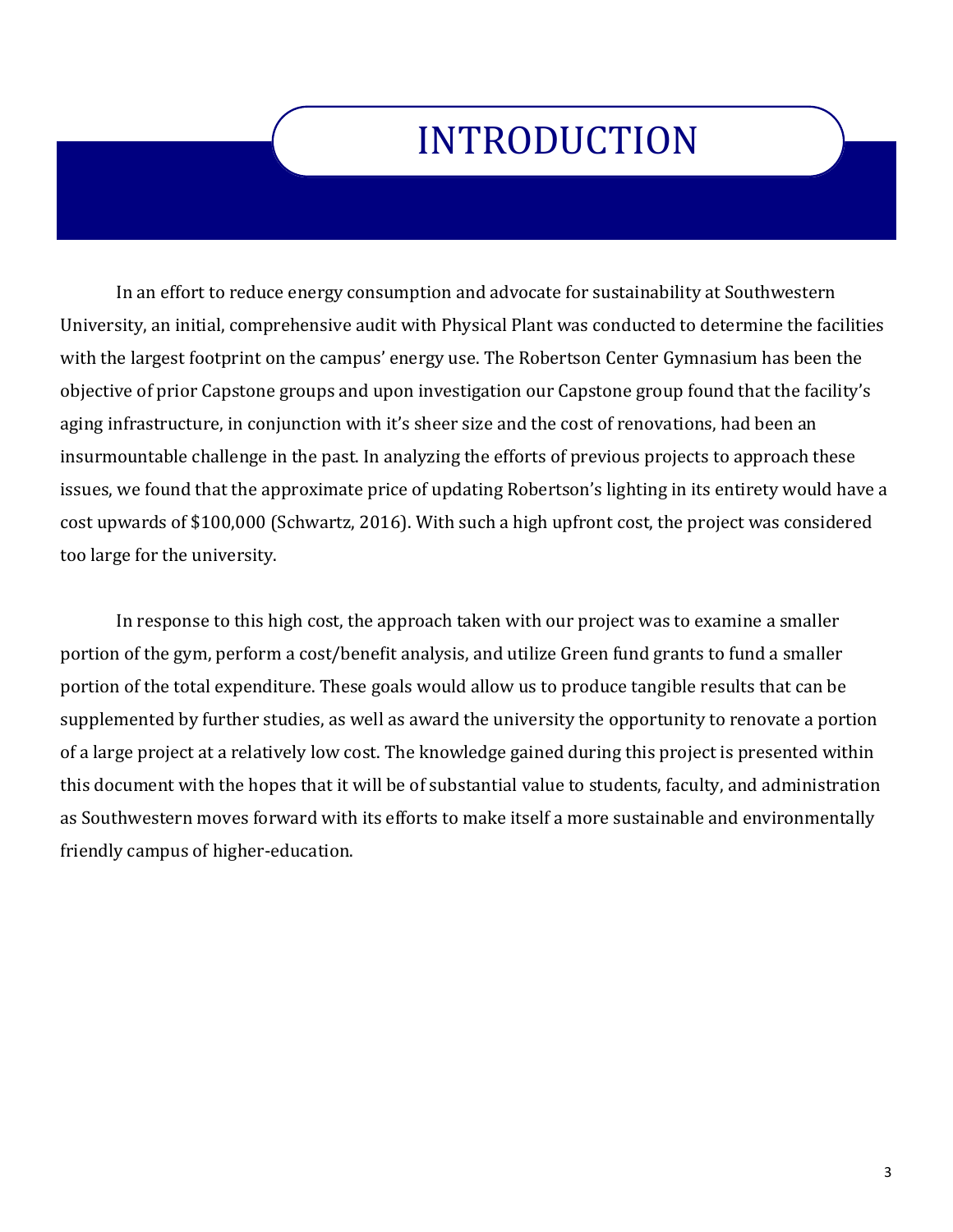### EXECUTIVE SUMMARY

In an effort to introduce more sustainable practices to Southwestern University's campus, this project will update the lighting in the Walzel Gymnasium to reduce energy load and increase efficiency. Specifically, this project is a student-organized, student-directed effort to replace Walzel's energyinefficient incandescent bulbs with more cost-effective and dynamic LED lighting. The direct result of this transition will be a more secure and environmentally-friendly athletic space for Southwestern's students and student-athletes. Despite the fact that Walzel gym is only a small portion of the much larger Robertson facility, the proposed lighting changes to this gym are expected to generate enough savings for future capstone groups or the physical plant staff to reinvest those savings into more lighting improvements in Robertson over the next 2-3 years. This will ultimately cut the operational costs of this aging building, as well as serve as a springboard for future renovations.

In addition to implementing improved lighting in the Walzel Gymnasium, this project aims to further reduce energy consumption by making the 30 vending machines on campus operate more efficiently through the installation of two different products from the company EnergyMiser. These two devices, known as the SnackMiser and CoolerMiser, reduce the energy consumption of a snack or vending machine up to 40% by deactivating non-essential functions while not in use (Tufts University, 2001). This allows the machines to retain any thermal properties needed to keep products fresh, but reduces power consumption by approximately half. The current generation of vending machines (EPA, 2012) are coming from the factory with energy saving mechanisms, but cost between \$3,000-\$4,000 per unit. These devices are inexpensive, backwards compatible with our older vending machines, and have a rapid return on investment through accrued savings. Furthermore, the appliances are capable of diminishing the university's energy consumption, ultimately furthering Southwestern's commitment to sustainability.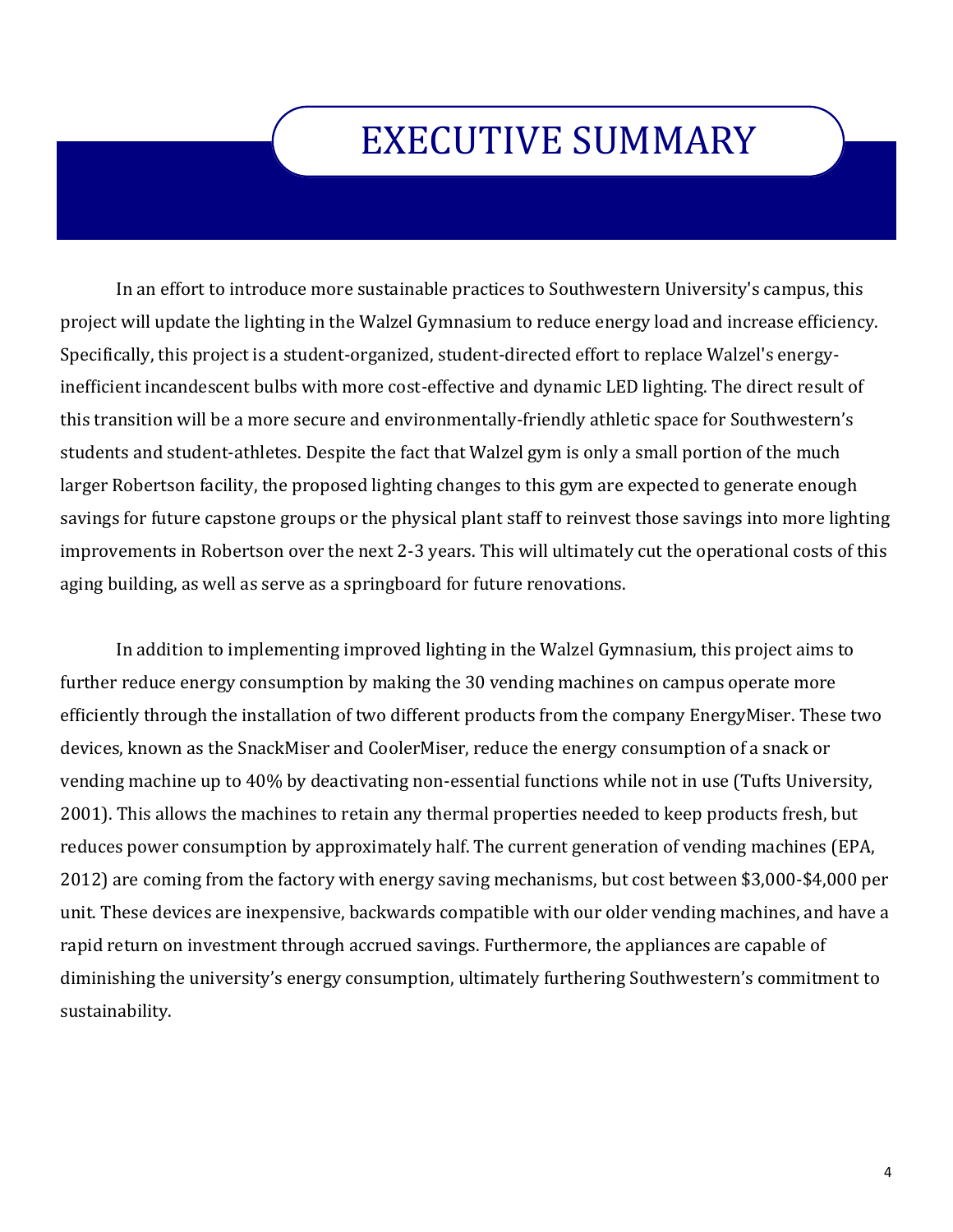## METHODS

For the improvement of Walzel gym, our group asked for \$10,000 from the Green Fund grant to cover the initial cost of purchasing and installing 30 new LED bulbs and fixtures, and the full amount was granted on April 21, 2016 by the Sustainability Committee. This money will act as the initial investment in a "turnkey-loan" with the contractors, which will replace high interest conventional loans with one that will have no further up front cost. Choosing this type of loan will allow the contractors to provide all of the required lights for 25% of the total price, and the university will then reimburse them with the money aggregated from energy savings until the balance for the lights and installation is paid in full. Southwestern will see immediate savings after converting Walzel's high energy consumption bulbs to LED fixtures, as powering LEDs requires around 50% less energy and they do not need to be replaced as often as the incandescent bulbs that Walzel currently employs (Schwartz, 2016). The current incandescent bulbs produce a considerable amount of heat while in use, requiring the school to rely heavily on the building's cooling system . This is a superfluous cost that can be significantly ameliorated by switching to LED alternatives. The savings from all of the listed benefits will be used to pay off the lights in an estimated 2-3 years at no upfront, out-of-pocket expense to the university and with no inflation in monthly payments for energy.

A critical component of this project has been consistent, straightforward communication with many individuals across various departments. Over the past few weeks, meetings have taken place with the athletics directors in the Robertson center and with members of Physical Plant in order to solicit their support and expert opinions. Their interest was a crucial component of gaining approval for the project, and open lines of communication and deliberation regarding costs and feasibility of the project were vital to its success. We obtained written approval and support from William "Shorty" Schwartz (Manager of Facilities & Maintenance Operations), Dr. Glada Munt (the Director of Intercollegiate Athletics at Southwestern University), Glenn Schwab (Assoc. Athletic Director/Director of Athletic Training Services) and Craig Erwin (Vice President for Finance and Administration). All of these individuals were instrumental in bringing together a comprehensive and feasible presentation to the Sustainability Committee for financial support in the form of the Green Fund. It is highly recommended that future projects regarding infrastructure and sustainability at Southwestern should should procure similar support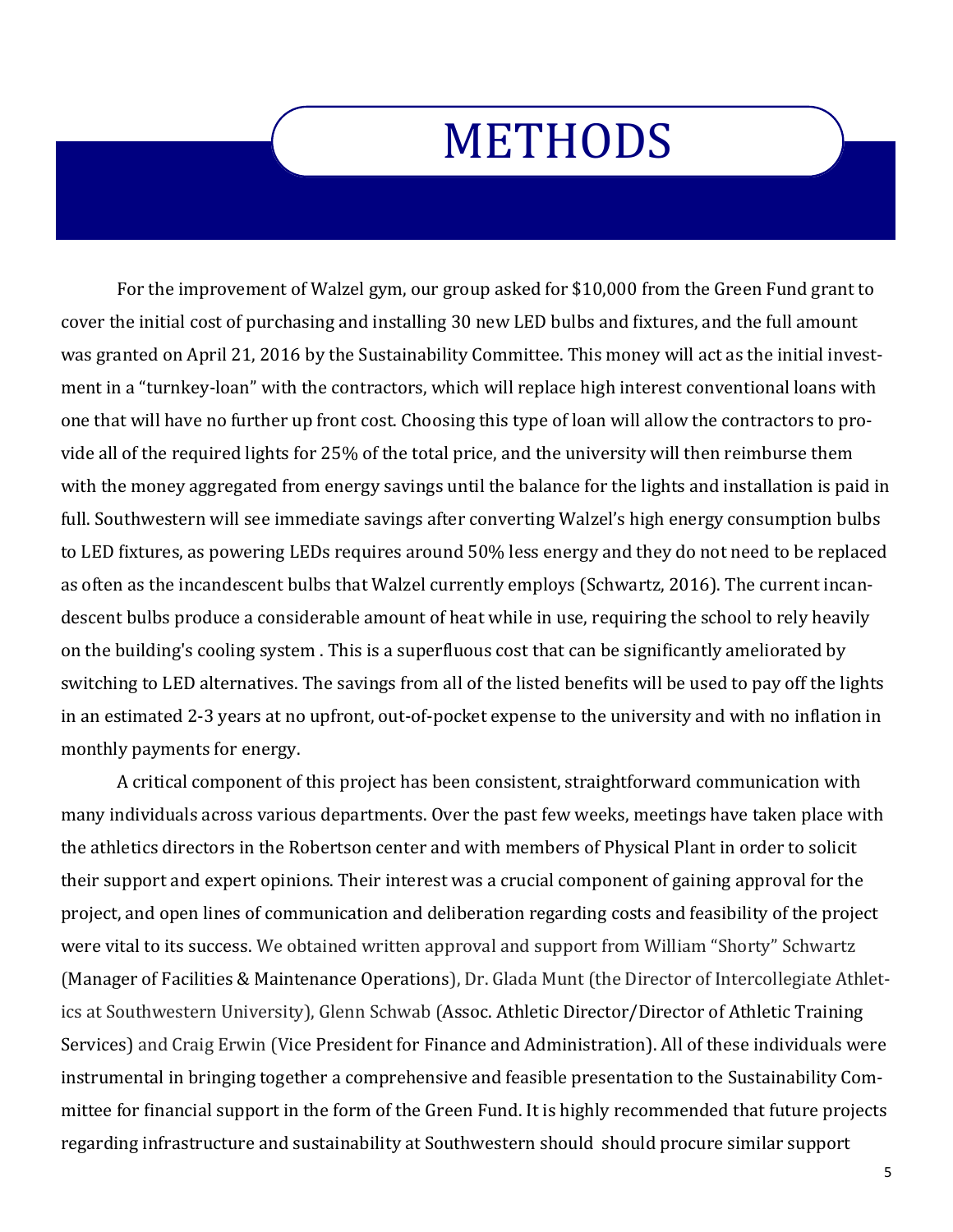from these departments.

As a result of maintaining these open lines of communication, a sample LED light from Holophane, a University endorsed vendor, was installed on April 8, 2016. This allowed for a visual representation in the difference in light quality for those unfamiliar with the Walzel lighting array (Figure 1). A prospective bid for the project was received from ELS-Spectrum, a contractor who can source and install the lights themselves, as well as recycle the old HID lights. Negotiations with lighting contractors and distributors such as Grainger, who can supply lights from competing manufacturers, and Ringdale, a local company in Georgetown, resulted in a variety of bids and lighting options. Pending the approval of a specific contractor and lighting combination, the installation of the lighting system with the chosen contractor can be scheduled and the project can enter its final stages.



**Figure 1**: The current HID lights in Walzel Gym compared to the LED sample light installed this semester (in the middle). HID output is approximately 45 foot candles, LED is approximately 65 (LED model: Holophane Vantage).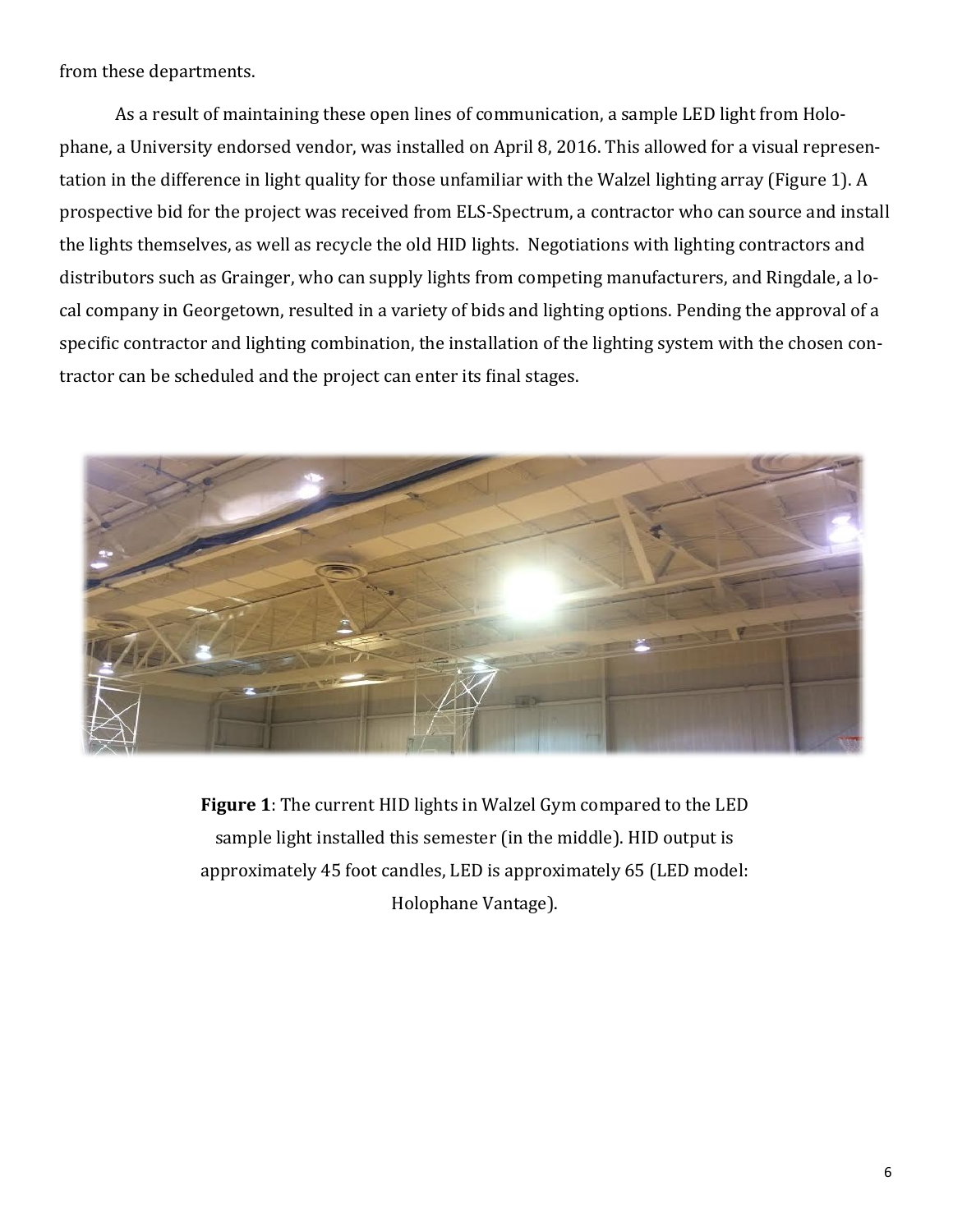## PROJECT CONSIDERATIONS

The Walzel gymnasium is one of the most highly trafficked gyms in the Robertson facility. This gym is used for intramural sporting events, fitness education classes, athletic practice and for numerous

organization events. The upgraded lighting will make the Walzel gym more accessible and attractive to students, and will hopefully raise their interest in sustainability on the Southwestern University campus. Currently, studentathletes are under-represented participants in campus sustainability initiatives. By creating a more sustainable environment for these specific students, this project aims to expose all students (especially athletes) to ideas of environmental



sustainability by demonstrating that greater efficiency can improve the quality of athletic space, and foster a deeper community-wide interest in environmental issues. These two concepts are fundamental to, and are outlined in, the Talloires Declaration adopted by Southwestern University to bolster environmental sustainability (Southwestern, 2007).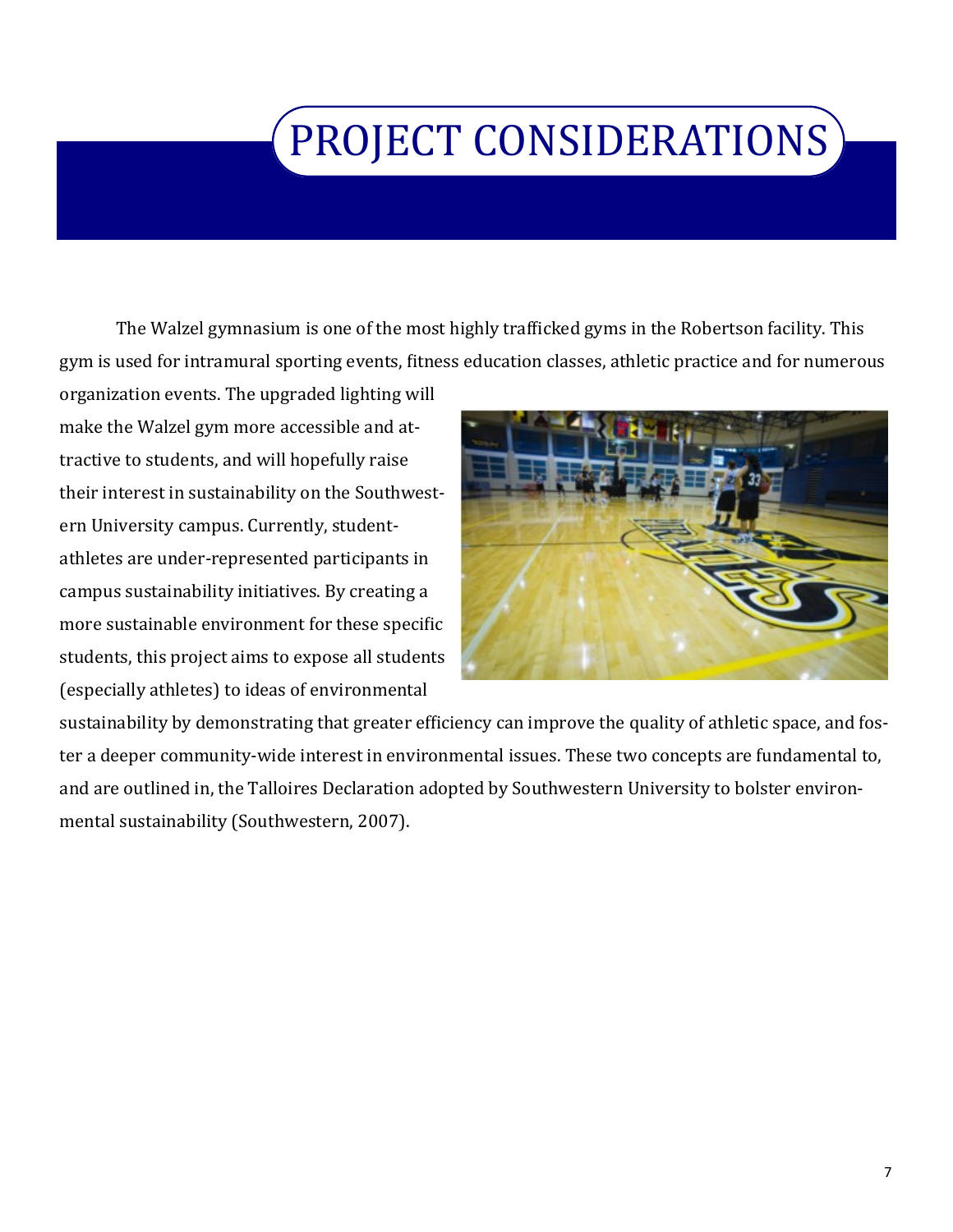# LED VS. HID LIGHTING

There are numerous benefits gained from switching from High Intensity Discharge (HID) to advanced LED lighting systems. The present 480 VAC HID fixtures emit an excess amount of heat while active which increases the ambient temperature in the gymnasium (Schwartz, 2016). Due to the nature of the facility and the amount of heat generated from the current lighting arrays, air conditioning units in Robertson Center must labor more frequently to compensate and to keep the room at the needed temperature. LED lights emit very little heat, and therefore will generate savings from a reduction in both cooling and energy costs within the Robertson Center by reducing the overall stress placed on the HVAC systems in the gymnasium.

In addition to the benefits mentioned above, the HID lights take nearly 20 minutes to warm up and be at full luminosity after activation. This requires the lights to be left on all day so that the gym is ready to be used as soon as someone arrives, further exacerbating the unintentional increased heating of the gym associated with the HID system. Alternatively, the proposed LED lighting system will turn on almost instantly, indicating that it can be activated or deactivated as needed and at a moment's notice. This transition to a new state-of-the-art LED lighting system will allow for a more responsive and efficient lighting system.

Another advantage of switching from HID to LED would be the longevity of the lights themselves. Commonly, HID lights last about 2,500 hours before they need to be replaced. However, an LED system can last nearly 65,000 hours before the drivers need to be replaced (Schwartz, 2016). LED bulbs experience a depreciation of 10% in produced illumination after 100,000 hours of usage, which will generate savings by not having to replace burnt out bulbs as consistently as with the HID system. Furthermore, as the HID bulbs depreciate over time, the glass transitions through different color shades, causing uneven lighting (Ibid.). Thus, the superior design of the LED lights provides a reduction in maintenance compared to the HID lighting. They require no cleaning and do not succumb to 'yellowing' with age commonly associated with HID lamps (Figure 2).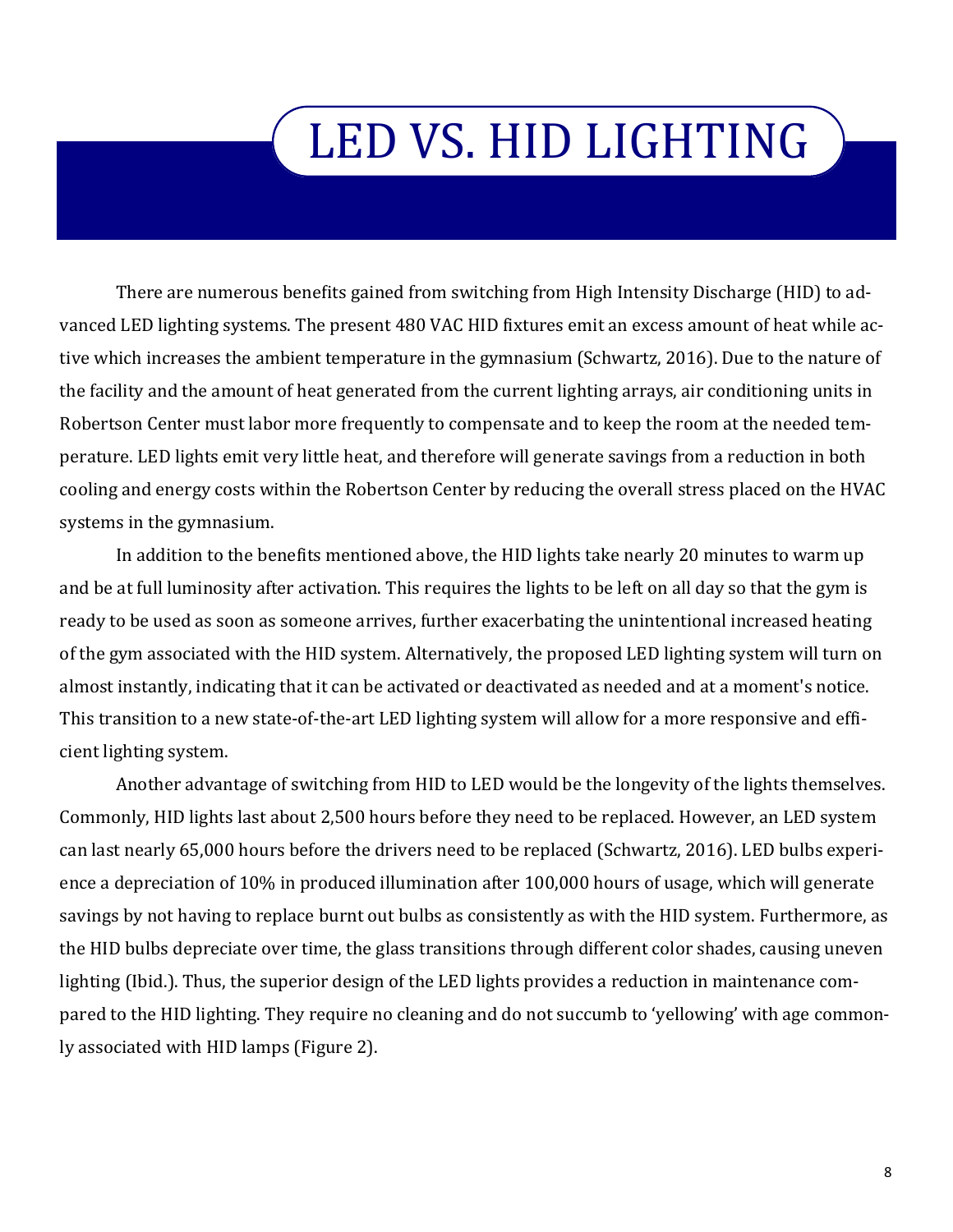

Figure 2: HID lighting systems are prone to "yellowing" after prolonged use while LED systems retain heir clarity over time.

Overall, the proposed LED lighting in Walzel will have the following beneficial specifications: guaranteed long-term levels of luminosity, fade-resistant glass, durable construction, a 5 year warranty, and built-in surge protection. The result of all of these advantages will be a lighting-system that will provide clear, consistent lighting for significantly longer periods of time. Ultimately, the end result of this change to more efficient lighting is noticeable in a savings of both time and money, as well as providing superior overall ambience for those who utilize the Walzel gymnasium.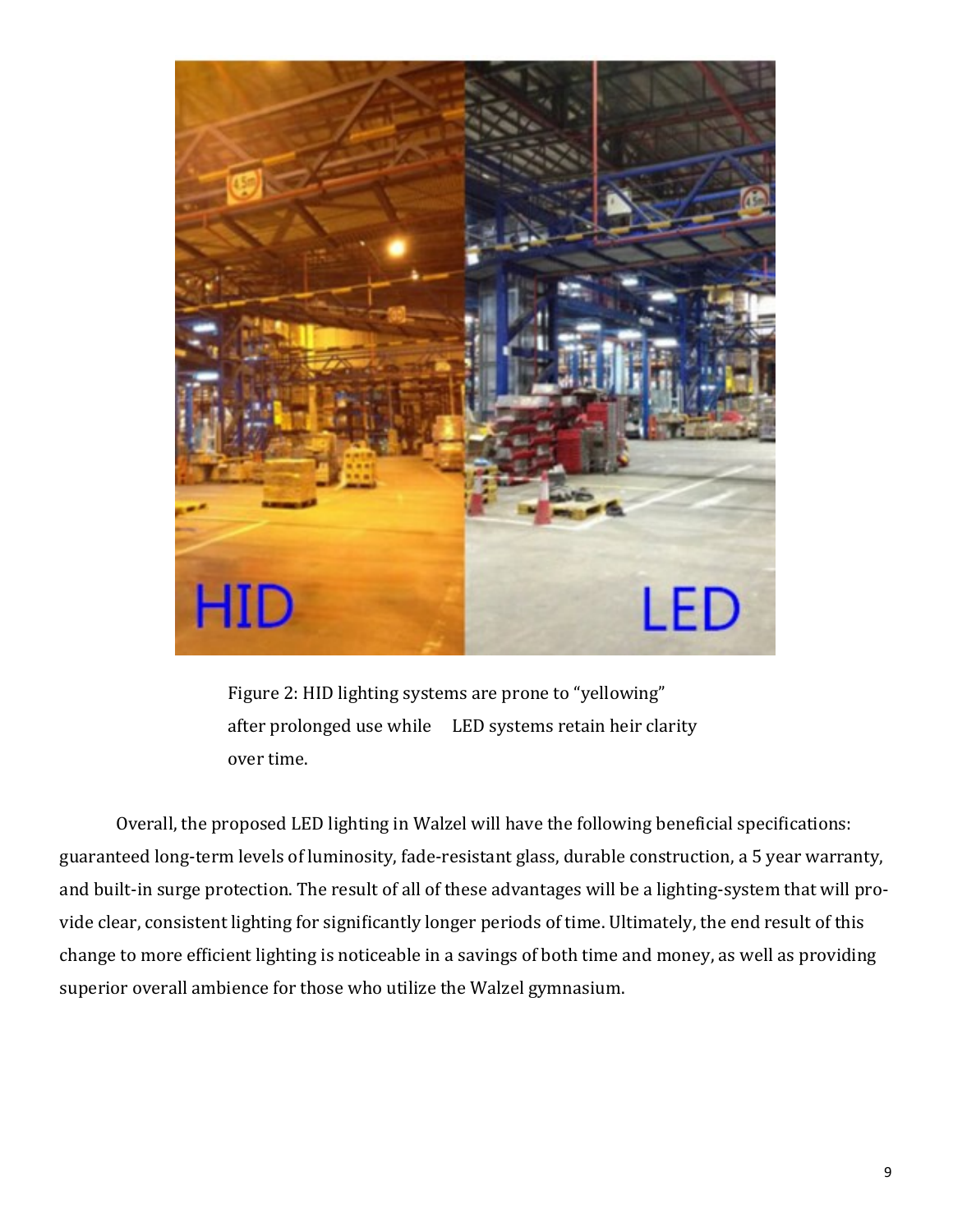## LIGHTING SPECIFICATIONS

### **Current Lighting Setup:**

- 480 VAC HID (high-intensity discharge) fixtures with an output of 423W per fixture
- Each fixture has an expected life of 10,000 hours (roughly 1 year)



Figure 3: The current HID lights in Walzel Gym.

### **Proposed Lighting Setup:**

- 230W LED fixtures
- Ambient light temperature of 149 °F
- 80fc (footcandles) for varsity games, 50-60fc for

### practice times

- Driver lifespan of 65,000 hours
- Fixture lifespan of 100,000 hours
- 5 year warranty



Figure 4: The LED sample light from Holophane installed this semester.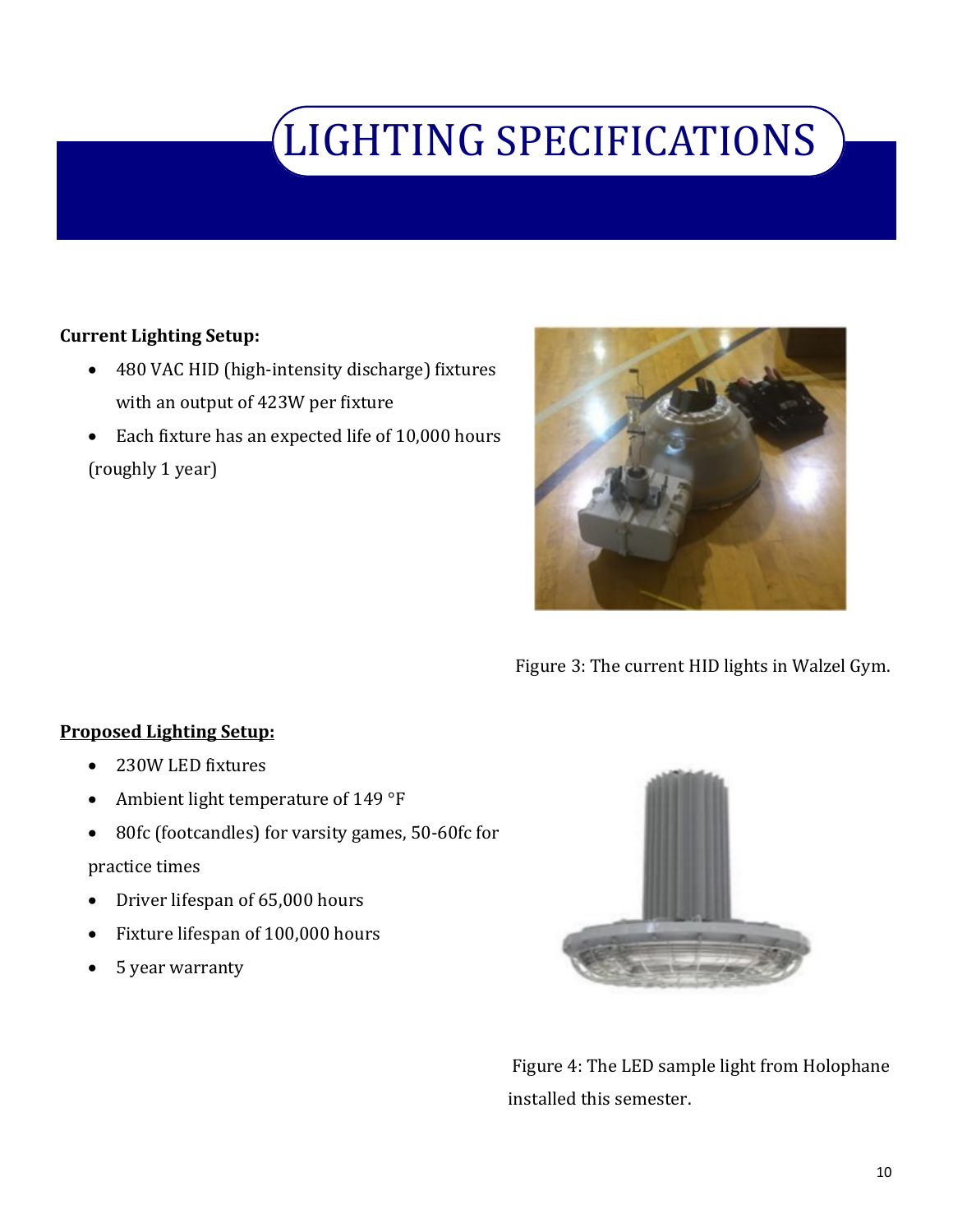## ENERGYMISER

Vending machines are shown to be a passive energy drain on infrastructural energy. When not in use, the devices remain active, often well lit, and in a constant state of unnecessary refrigeration. This problem has become highly visible, and the National Wildlife Federation recently published an article detailing the redesign of outdated vending machines to incorporate technology that renders them more energy efficient in the future (EPA, 2012). These new updates to a vending machine, however, can cost upwards of \$3,000, making the return on investment on multiple machines a factor that may take a decade to occur. To mitigate these impacts, we have adopted a secondary initiative to outfit vending machines at Southwestern University with Ener-

gyMiser products, both as a backup if our primary objectives are not met, and as a measure to identify and reduce potential waste within the university infrastructure.



In order to reduce the cost of vending machine operation, our group turned to the company known as EnergyMiser. Currently, EnergyMiser offers 2 products to help reduce the cost of operating vending machines, the SnackMiser vending machine device (\$155/unit) and the CoolerMiser soda machine device (\$165/unit). These 2 products cut costs by reducing the energy consumption while the machines are idle, thus reducing the buyer's carbon footprint and also saving them money. When installed, these devices reduce the annual energy requirement of each machine by roughly 46%, ultimately reducing the cost of operation by an average of \$150 per machine / year (EnergyMisers). In an impact study at Tufts University, the University found that their vending machines consume on average 3,468 kWh per year, costing them approximately \$381 per machine / year. After installing EnergyMiser products on these machines, Tufts found that each machine consumed only 1,716 kWh, ultimately cutting the cost of operation down to \$189 / year (Tufts Climate Initiative, 2010). Based on this study and information provided by EnergyMiser, each device can be expected to pay for itself in 1 year or less. Additionally, each device will also prevent 2,200 pounds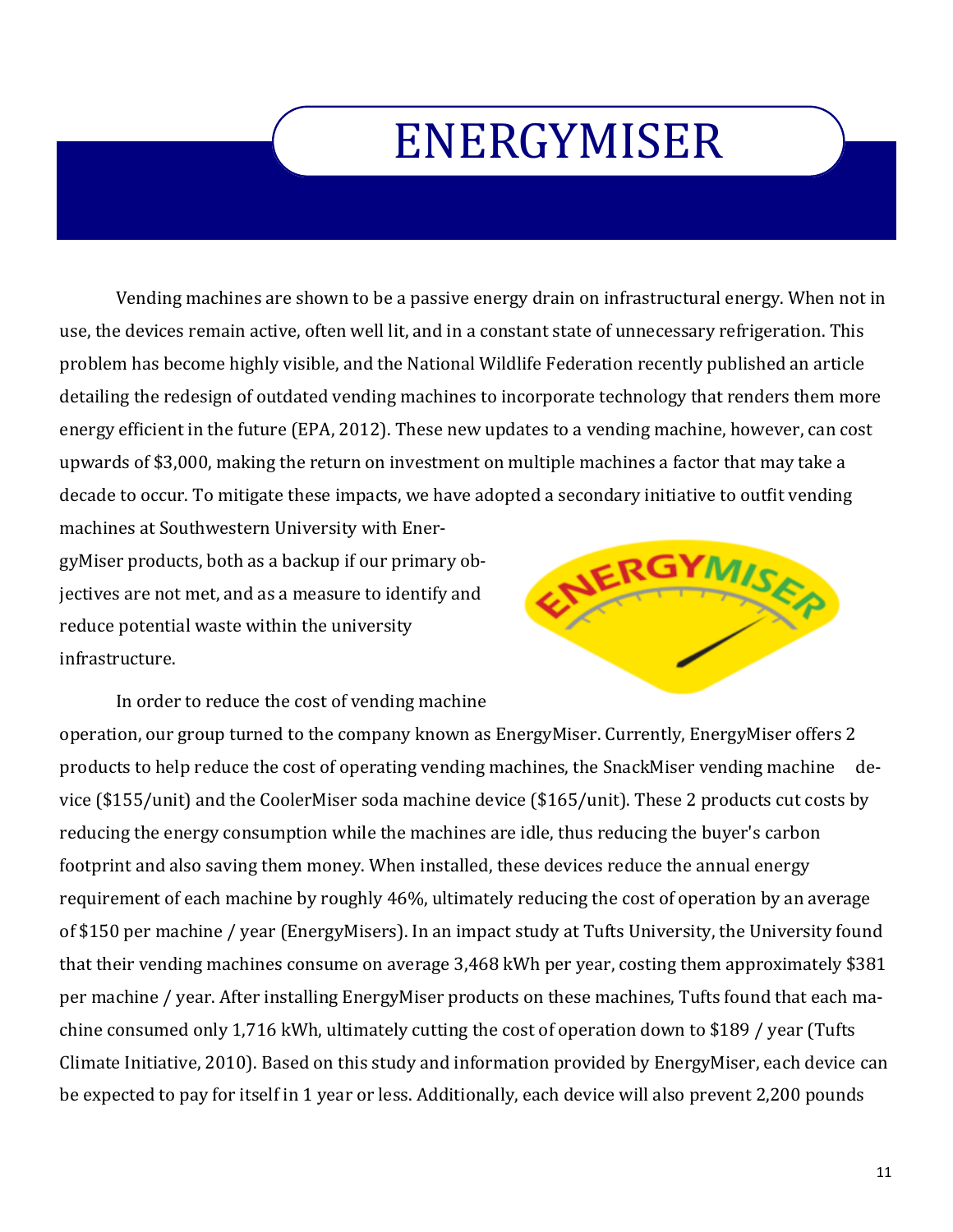of carbon emission per machine, per year (Ibid.).

On April 21, 2016, this project was granted \$350 to operate on a trial basis. The funding will be

used to purchase 1 CoolerMiser and 1 SnackMiser which will be installed on 2 machines on campus, pending the written approval of John Ore and Taylor Kidd. After acquiring and installing these devices, energy consumption will be monitored by a paid lab assistant in the Environmental Studies department in order to verify that the devices perform as intended. The annual savings generated from these devices will be used to purchase more Snack / Cooler Misers for the remaining vending machines on campus. Based off of the experiences of Tufts University, this side-project has the potential to produce tangible benefits by preventing 66,000 pounds of carbon from entering the atmosphere, reducing energy demands by 29,040 kWh, and by saving Southwestern \$4,500 annually if all 30 vend-



ing machines at Southwestern are outfitted with EnergyMiser products.

In summation, these EnergyMiser products are low cost, immediate impact items that have an



established track record of diminishing the Carbon footprint of institutions and facilities. Simply put, these devices will be a testament to Southwestern's aggressive stance on reducing waste and increasing efficiency and sustainability, They are inexpensive and have a short return on investments, making them a compelling, efficient, low-risk / high-reward option for strengthening our university's sustainability efforts, as well as fitting into the university's overall strategic plan for energy, waste, and dining sustainability.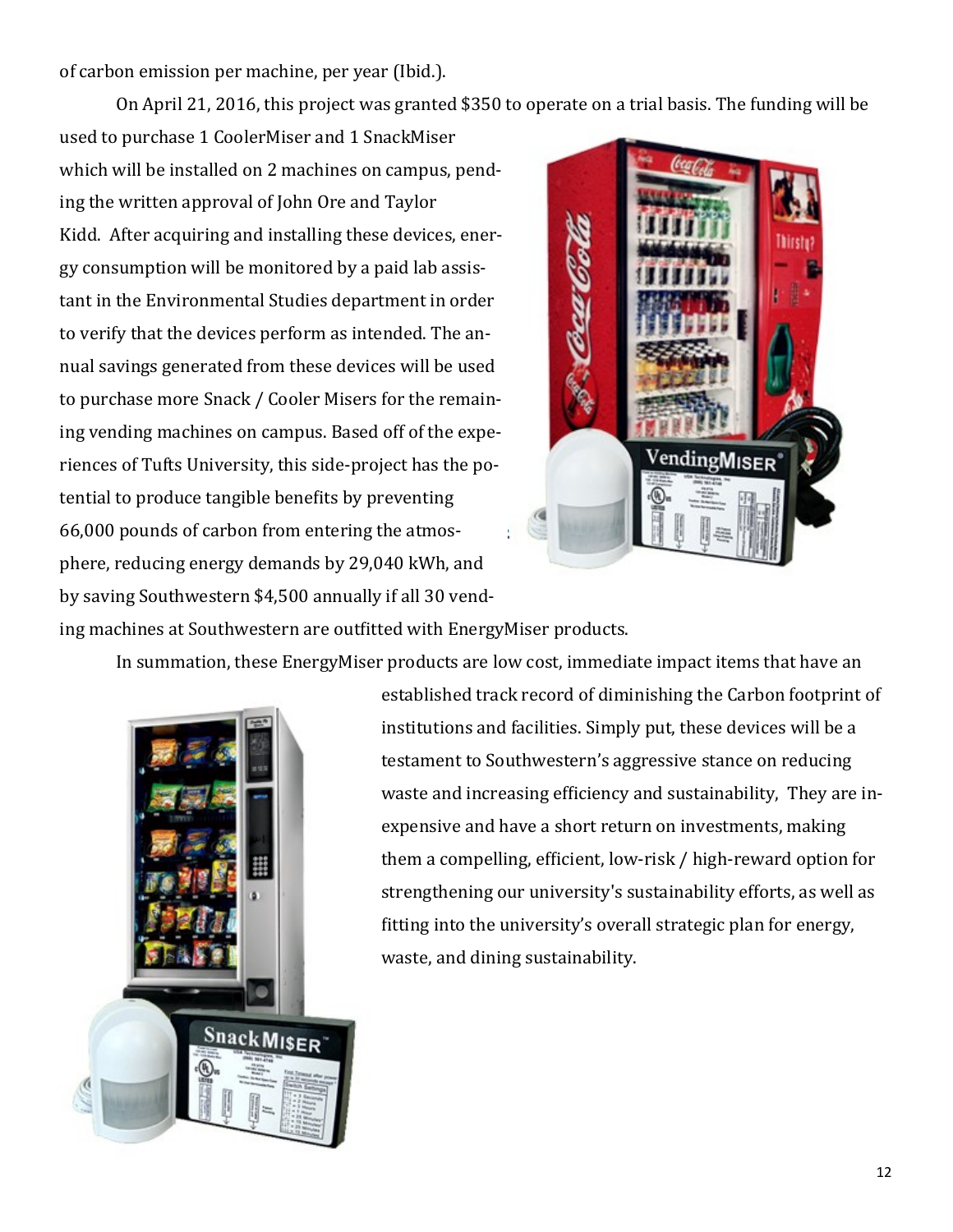### CURRENT EFFORTS AND THE FUTURE OF ROBERTSON

As mentioned previously as of April 21st, 2016, the proposed grant of \$10,000 from the Green Fund has been approved by the Sustainability Committee. With these funds, we are continuing our efforts to select a contractor from the existing pool of bids in order to move forward and complete the installation of the products. After selecting a contractor and installing the lights in Walzel, the accrued savings from this initiative will fund the remaining balance until it is completely paid. Once this

obligation is complete, the savings could easily be redirected to help update the lighting and other



Infrastructure enterprises throughout the rest of the Robertson Center.

In addition to Green Fund grants, this project considered a variety of other funding options to help finance the project, most notably, a fundraising campaign with university relations that would target past athletes, in the hopes that a renovation of a school gym would be appealing to this group of alumni. Along with a potential fundraiser, conceivable funding for the project came from the Athletics Department - a one time gift of up to \$3,000 which could be taken from their yearly budget. Lastly, during a meeting on April 22nd, alternative funding and/or consulting was discussed with the Texas PACE Authority and senior staff from Southwestern university. In the coming years, Texas PACE Authority has offered to fund a full campus energy audit conducted by a graduate level student intern free of charge.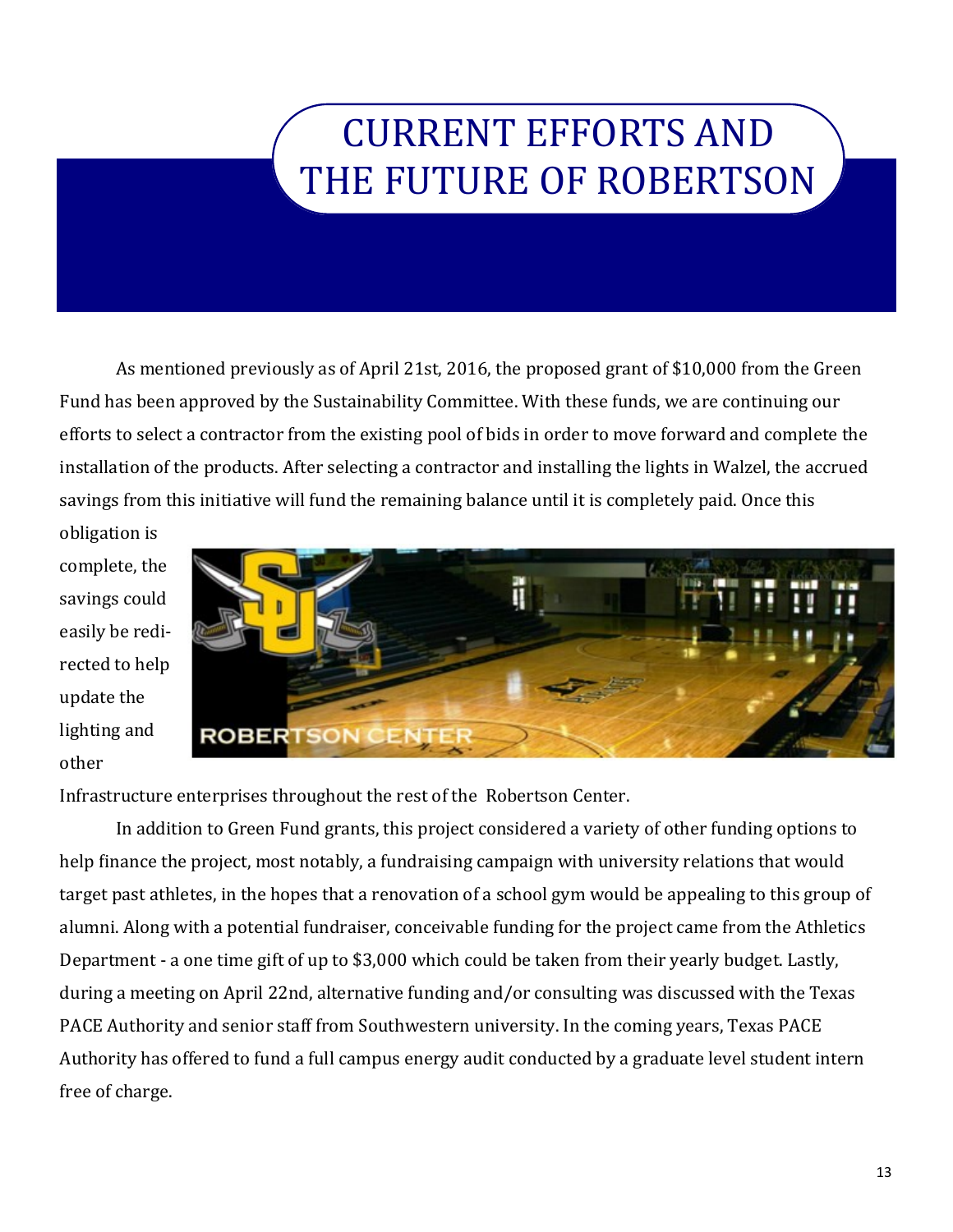Another important element in garnering support for the refurbishment of Robertson Center is the NCAA basketball tournament that will be taking place on the Robertson courts in the spring of 2017. In order to broadcast these games in HD, Robertson gymnasium must achieve a specific level of lighting quality according to NCAA safety and broadcast standards, which Robertson gym does not currently meet (National Collegiate Athletic Association, 2011). In order to accomplish this goal, Southwestern

will have to correspond with contractors and go through an equivalent process to what this Capstone group is currently doing for the Walzel gymnasium in order to find a suitable replacement for the existing lights.

By investing in this project, Southwestern will conserve money by using student led efforts and see more immediate results than if the school were to begin this process later in the year with outside consultants. Furthermore, if the result of this project is proven to reduce the energy consumption of the building, as it is estimated to do, it could earn the university additional STARS points in the Building Energy Consumption



category by the next audit in 2018, a category Southwestern has the opportunity to greatly improve upon. Future Capstone groups should ascertain if there are specific projects the school must undertake for sustainability initiatives, especially those that award STARS points, and encourage that those ventures be student led.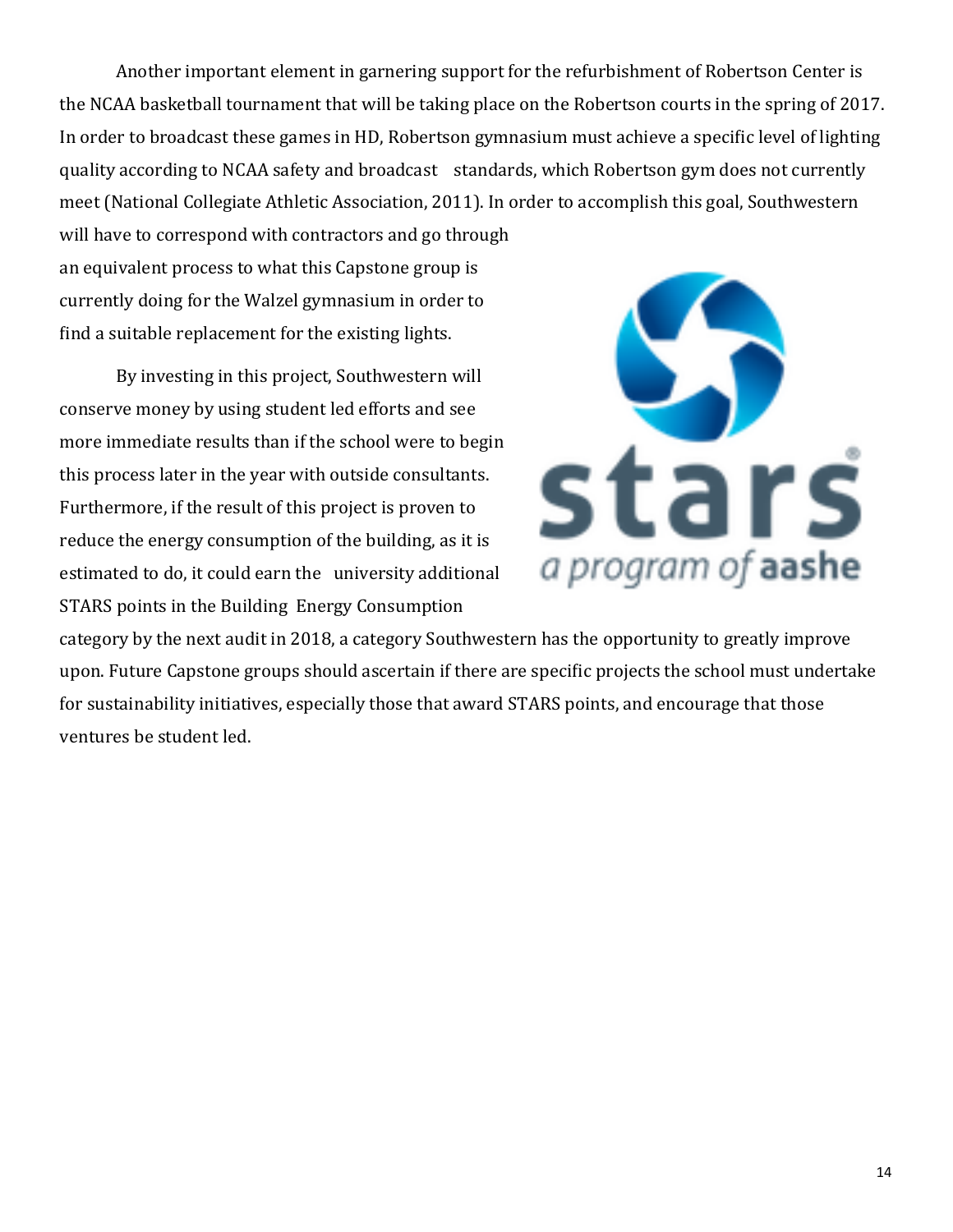# **CONCLUSION**

Despite the fact that Walzel gym is only a small portion of the much larger Robertson facility, the proposed lighting changes to this gym are expected to generate enough savings for future Capstone groups, environmental groups on campus such as H.E.A.T (Human Environmental Animal Team) or SEAK (Students for Environmental Activism and Knowledge), or the physical plant staff to have the capability to re-invest in other projects. This would ultimately cut the operational costs of the antiquated building, and serve as a template for future renovations. A re-investment of these savings into more lighting improvements throughout the Robertson Center (once the "turnkey loan" has been paid off) is the ultimate goal behind this project. The ongoing efforts to improve and update the infrastructure of Southwestern University is increasing in scope and momentum as a result of interdisciplinary efforts of students and faculty, who are committed to promoting sustainability while at the same time mitigating the environmental impacts of university infrastructure. These projects are a significant benefit to the Southwestern family of staff and alumni, along with the greater Georgetown, Texas community as a whole.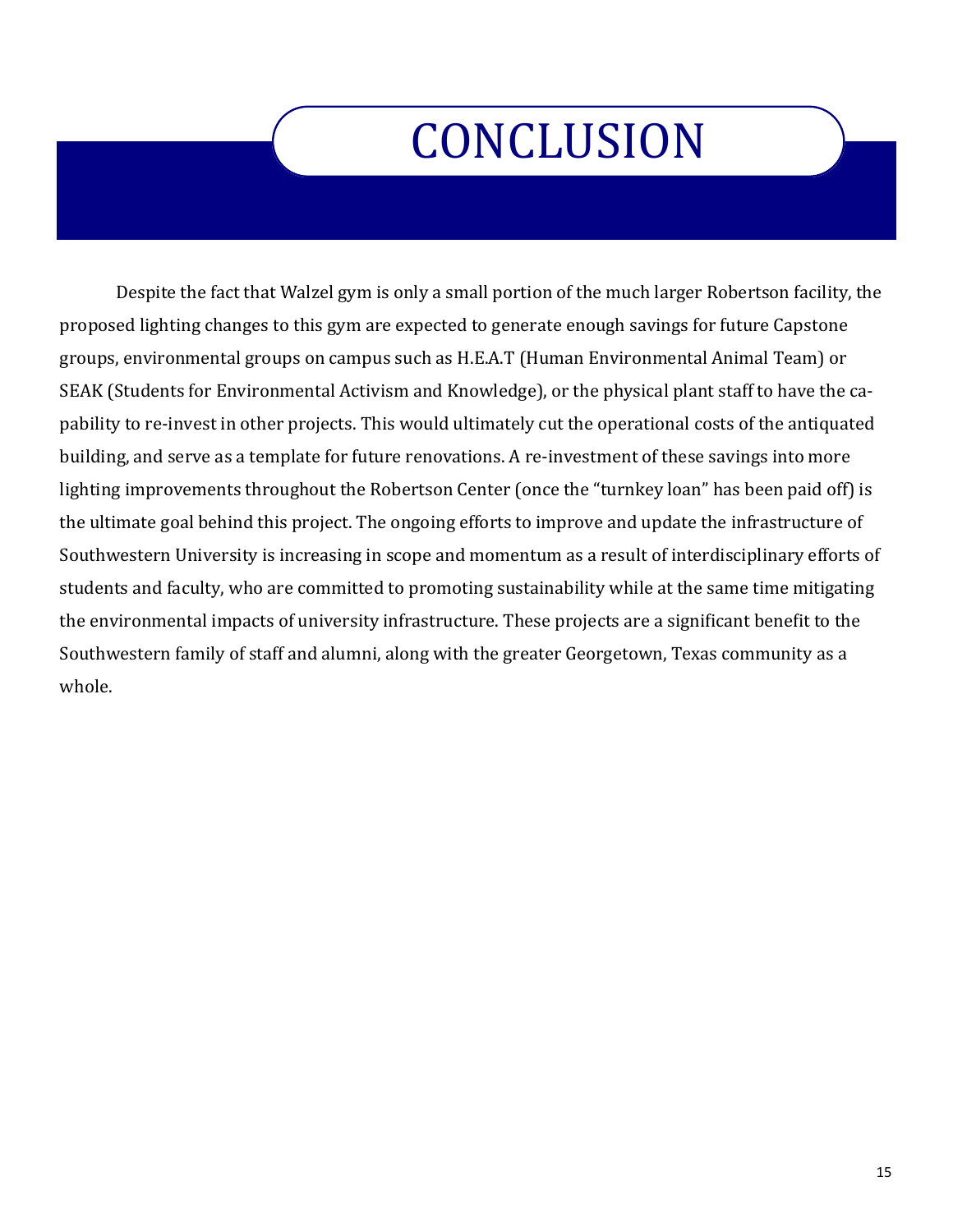### KEY PERSONNEL: SOUTHWESTERN <sup>1</sup>

Special thanks to all of the following personnel who assisted in providing excellent technical, analytical, and logistic support for these projects.

**Craig Erwin:** Vice President for Finance and Administration

- Department: Finance and Administration
- Instrumental in securing project authorization from Southwestern University
- Provided vital feedback regarding the feasibility of project financing efforts and cost benefit analysis
- Represented Finance and Administration at meetings
- Provided required project approval.
- Contact Information:
	- $\Rightarrow$  [erwinc@southwestern.edu](mailto:erwinc@southwestern.edu)
	- $\Rightarrow$  512-863-1472

**Taylor Kidd:** Associate Director of University Relations Gift Programs

- Department: University Relations
- Current Chair of Green Fund Committee
- Signature required for dispensation of Green Fund awards
- Contact Information:
	- $\Rightarrow$  [kiddt@southwestern.edu](mailto:kiddt@southwestern.edu)
	- $\Rightarrow$  512-863-1239

**Glada Munt:** Director of Intercollegiate Athletics at Southwestern University

- Department: Athletics
- Contact Information:
	- $\Rightarrow$  [muntg@southwestern.edu](mailto:muntg@southwestern.edu)
	- $\Rightarrow$  512-863-1618

#### **John Ore:** Professor of Theater

- Department: Theater
- Required for authorization of GreenFund award
- Contact Information:
	- $\Rightarrow$  [orej@southwestern.edu](mailto:orej@southwestern.edu)
	- $\Rightarrow$  512-863-1364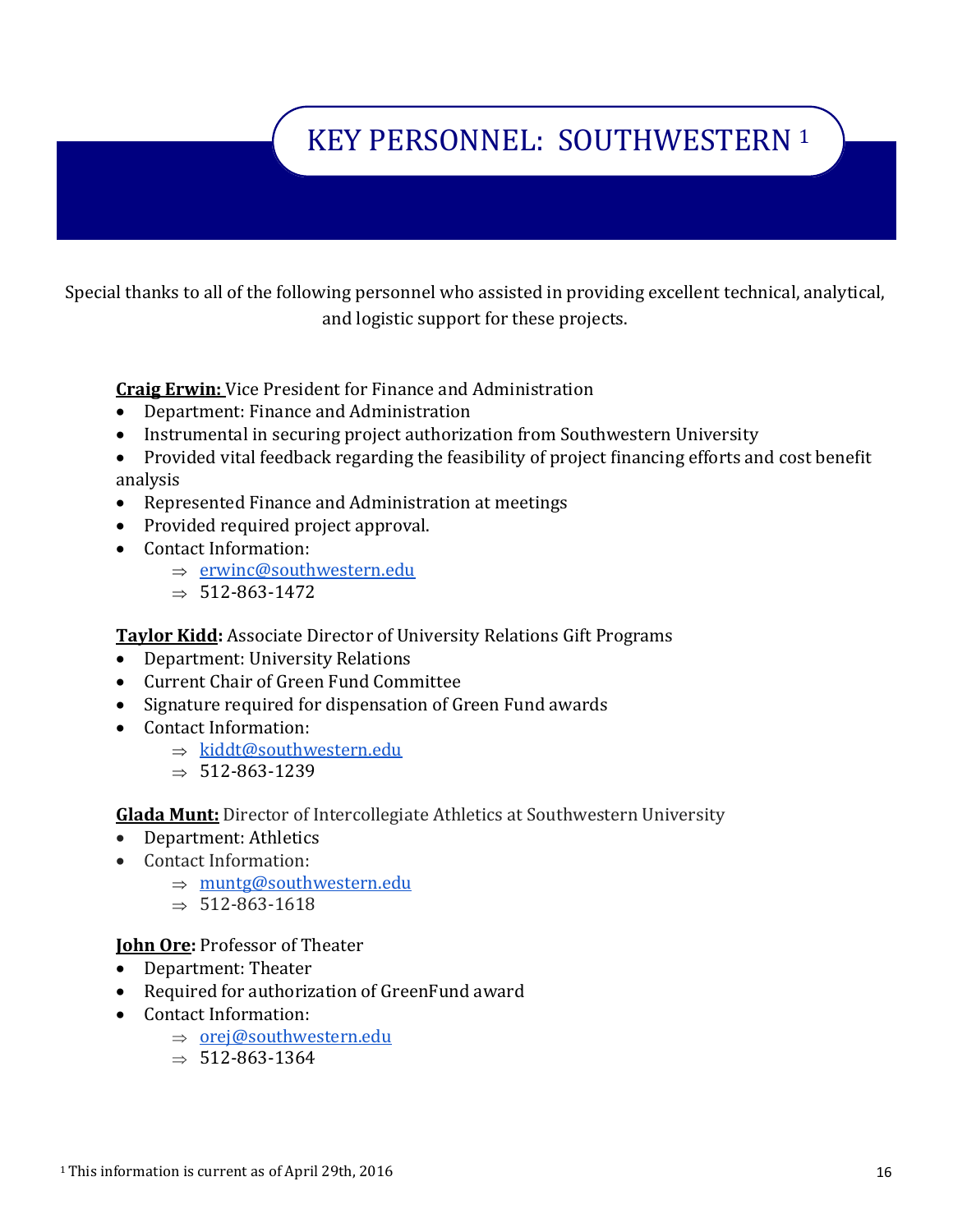**Paul Secord:** Vice President for University Relations & Chief Marketing Officer

- Department: University Relations
- Facilitated media relations aspects of the projects
- Represented University Relations during meetings
- Contact Information:
	- $\Rightarrow$  [secordp@southwestern.edu](mailto:secordp@southwestern.edu)
	- $\Rightarrow$  512-863-1484

**Glenn Schwab:** Associate Athletic Director/Director of Athletic Training Services

- Department: Athletics
- Acted as representation for Athletic Services during discussion regarding lighting in the Walzel Gymnasium.
- Provided critical feedback as to the feasibility and timeline requirements of the installation process
- Contact Information:
	- $\Rightarrow$  [schwabg@southwestern.edu](mailto:schwabg@southwestern.edu)
	- $\Rightarrow$  512-863-1697

**William "Shorty" Schwartz:** Physical Plant Manager of Facilities & Maintenance Operations

- Department: Physical Plant
- Provided indispensible feedback throughout process on multitude of topics relating to physical plant, technical and mechanical systems and safety
- Provided detailed reasoning regarding feasibility and product knowledge
- Provided insight regarding the process of project authorization and management as related to Physical Plant
- Provided required project approval
- Contact Information
	- $\Rightarrow$  [schwartw@southwestern.edu](mailto:schwartw@southwestern.edu)
	- $\Rightarrow$  512-863-1991

### **Thomas Williams:** Supervisor of Mechanical Services

- Department: Physical Plant
- Provided timely and practical information regarding mechanical and electrical systems
- Contact Information:
	- $\Rightarrow$  [williamt2@southwestern.edu](mailto:williamt2@southwestern.edu)
	- $\Rightarrow$  512-863-1918

**Dave Wilmot:** Pirate Card and Telecommunications Coordinator

- Department: Information Services and Information Technology
- Provided information on vending machine locations
- Contact Information:
	- $\Rightarrow$  [wilmotd@southwestern.edu](mailto:williamt2@southwestern.edu)
	- $\Rightarrow$  512-863-1600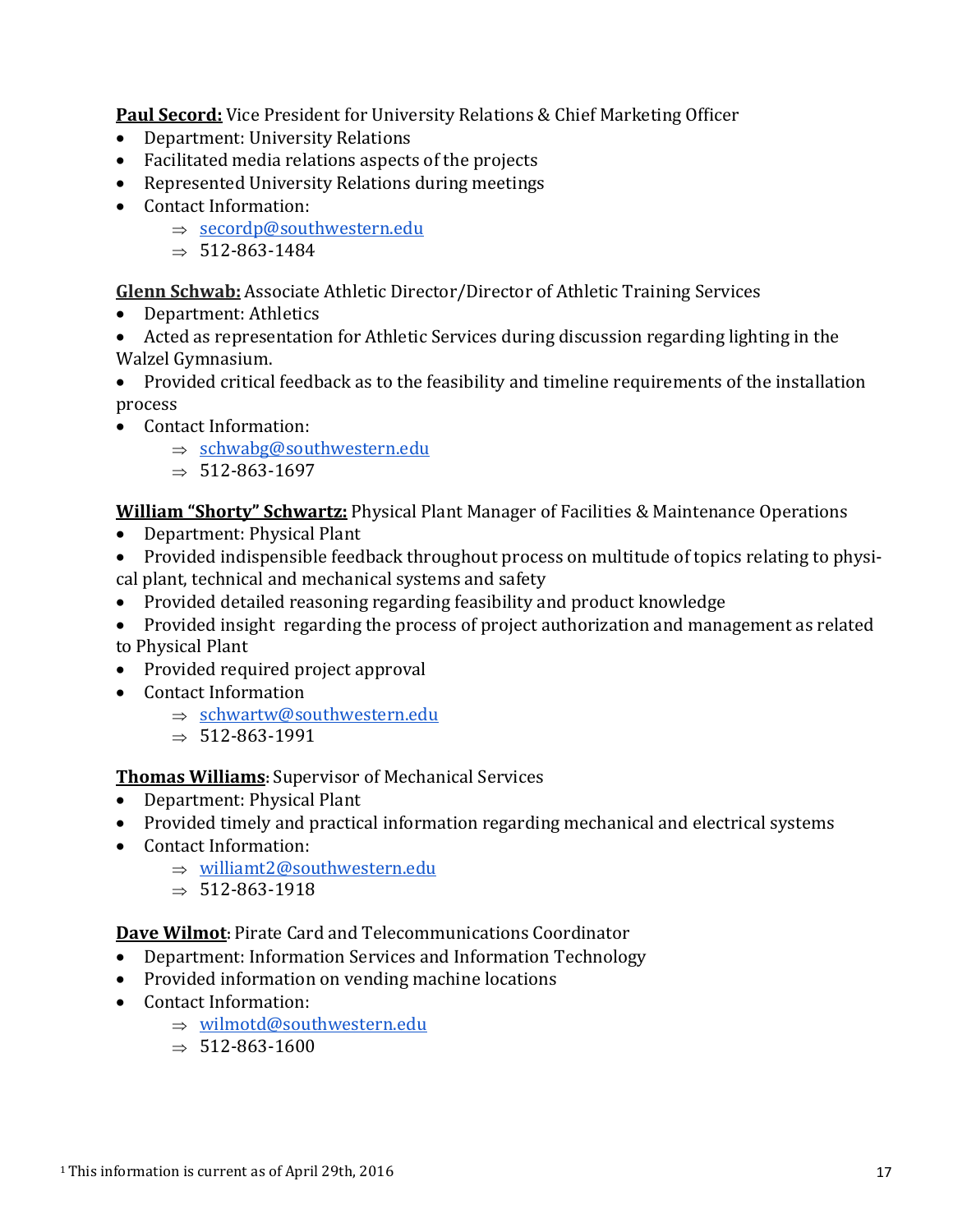### KEY PERSONNEL: AFFILIATES <sup>2</sup>

### **Michael Berens:** Acuity Lighting

- Connected our team with the local lighting company, Ringdale
- Contact Information:
	- $\Rightarrow$  michaelpberens@gmail.com
	- $\Rightarrow$  512-800-5470

**Jonathan Blackburn:** Managing Director Texas - PACE Authority

- Presentation PACE financing options to faculty heads
- Offered a free energy audit through a graduate student intern
- Will coordinate with Shorty to schedule a time in the summer for the audit
- Contact Information:
	- $\Rightarrow$  ionathon.blackburn@texaspaceauthority.org

#### **John Campsmith:** FSG Manager

- Contractor for turn-key install
- Contact Information:
	- $\Rightarrow$  john.campsmith@fsgi.com

#### **Gary Gant:** Representative from Greybar

- Provided a bid from Greybar
- Contact Information:
	- $\Rightarrow$  gary.gant@greybar.com
	- $\Rightarrow$  512-421-2317

**Brian Haas:** Business Development Manager - Integrated Projects Group

- Acted as consultant for contracting and PACE related projects
- Met with project officials to discuss feasibility and costs related to improvements
- Worked with PACE to offer a free assessment of energy use on campus
- Contact Information:
	- $\Rightarrow$  Bhaas@brandt-companies.com
	- $\Rightarrow$  (512) 962-1210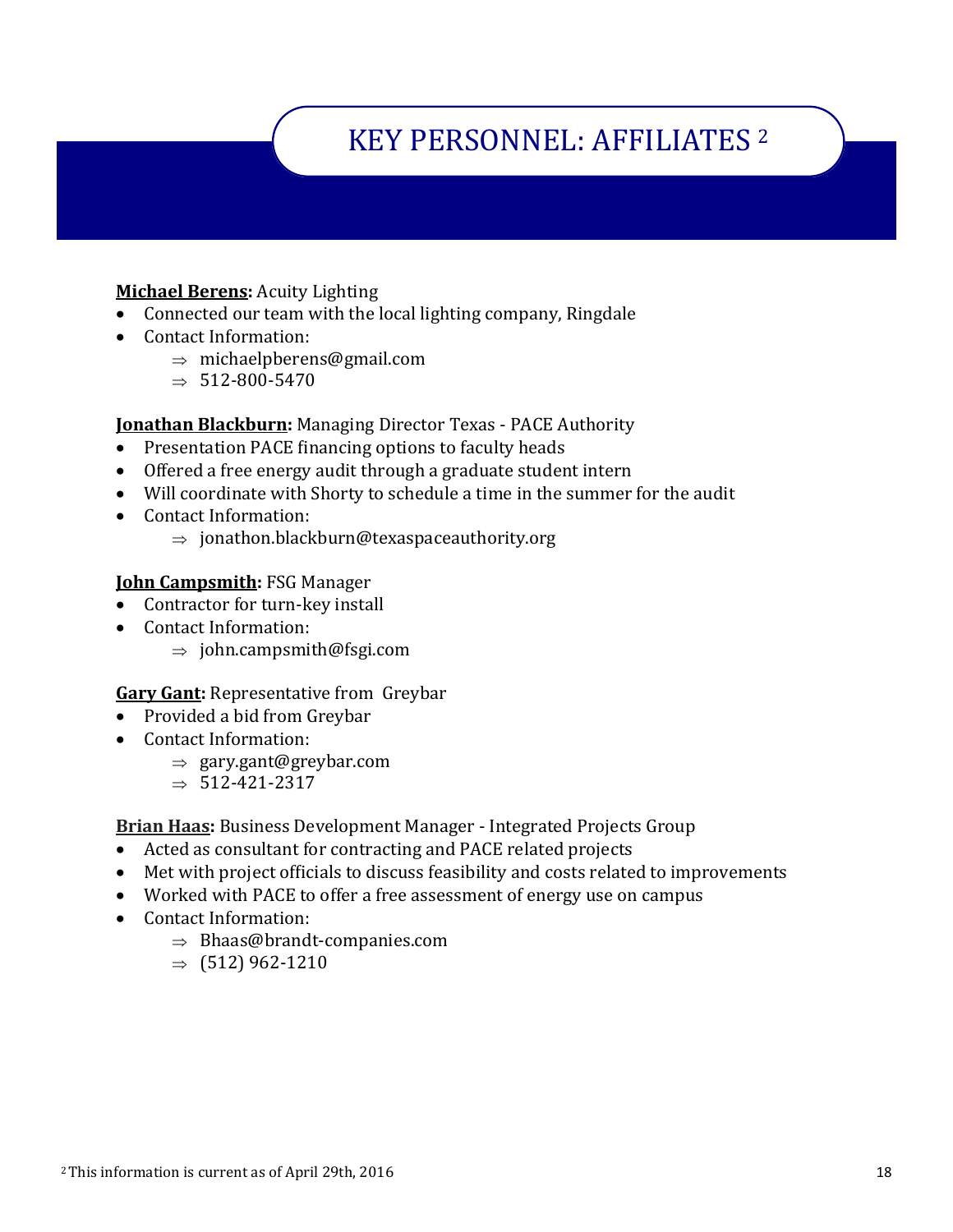**James Leiskau:** Factory Representative of Holophane Southwest

- Contractor and lighting contact
- Contact Information:
	- $\Rightarrow$  james.leiskau@acuitybrands.com
	- $\Rightarrow$  512-777-8462

### **Michael Luciano:** Account Relationship Manager for Grainger

- Contact Information:
	- $\Rightarrow$  michael.luciano@grainger.com
	- $\Rightarrow$  847-753-5416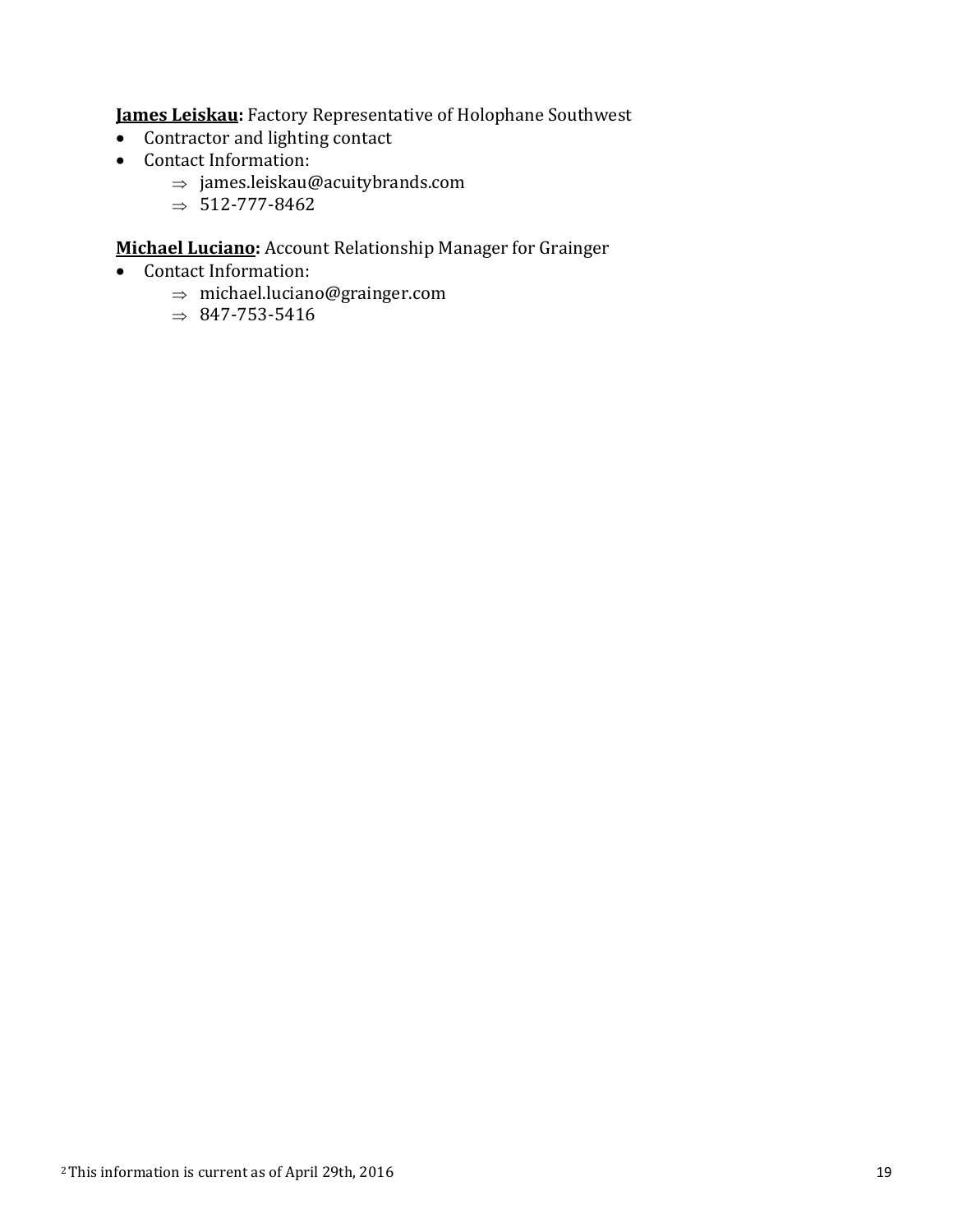## **GLOSSARY**

| Foot-candles: | The unit used to measure illumination. One Foot-candle is equal to one lumen per<br>square foot. It is an important measurement for the amount of light needed to<br>safely use the gym.                                                                                                                      |
|---------------|---------------------------------------------------------------------------------------------------------------------------------------------------------------------------------------------------------------------------------------------------------------------------------------------------------------|
| HID:          | High Intensity Discharge lamps are electrical gas-discharge lamps which produce<br>light with an electrical arc between tungsten electrodes. These lights are what are<br>used in most gymnasiums, they are bright and durable, but also buzz, put off heat,<br>and are not the most energy efficient option. |
| HVAC:         | Heating, Ventilating and Air Conditioning. These systems will benefit from the<br>switch to LED lights, due to the drop in light temperature.                                                                                                                                                                 |
| LED:          | Light-Emitting Diode emits light when electricity is applied. These lights do not<br>rely on electrical arcs and thus can be more easily manipulated and controlled.<br>They also do not put out a significant amount of heat.                                                                                |
| PACE:         | The Texas PACE Authority is a nonprofit with the goal of making clean energy and<br>Infrastructure projects more accessible. They do so with long term funding options<br>that have no upfront cost to the institutions with whom they work.                                                                  |
| <b>STARS:</b> | The Sustainability Tracking, Assessment and Rating System is a self reporting<br>framework for Colleges and Universities to track and measure their sustainability.                                                                                                                                           |
| Turnkey Loan: | A method of funding that involves paying off projects over time using only the<br>savings from the project. This funding option is the only way we were able to raise<br>enough money to fund this project.                                                                                                   |